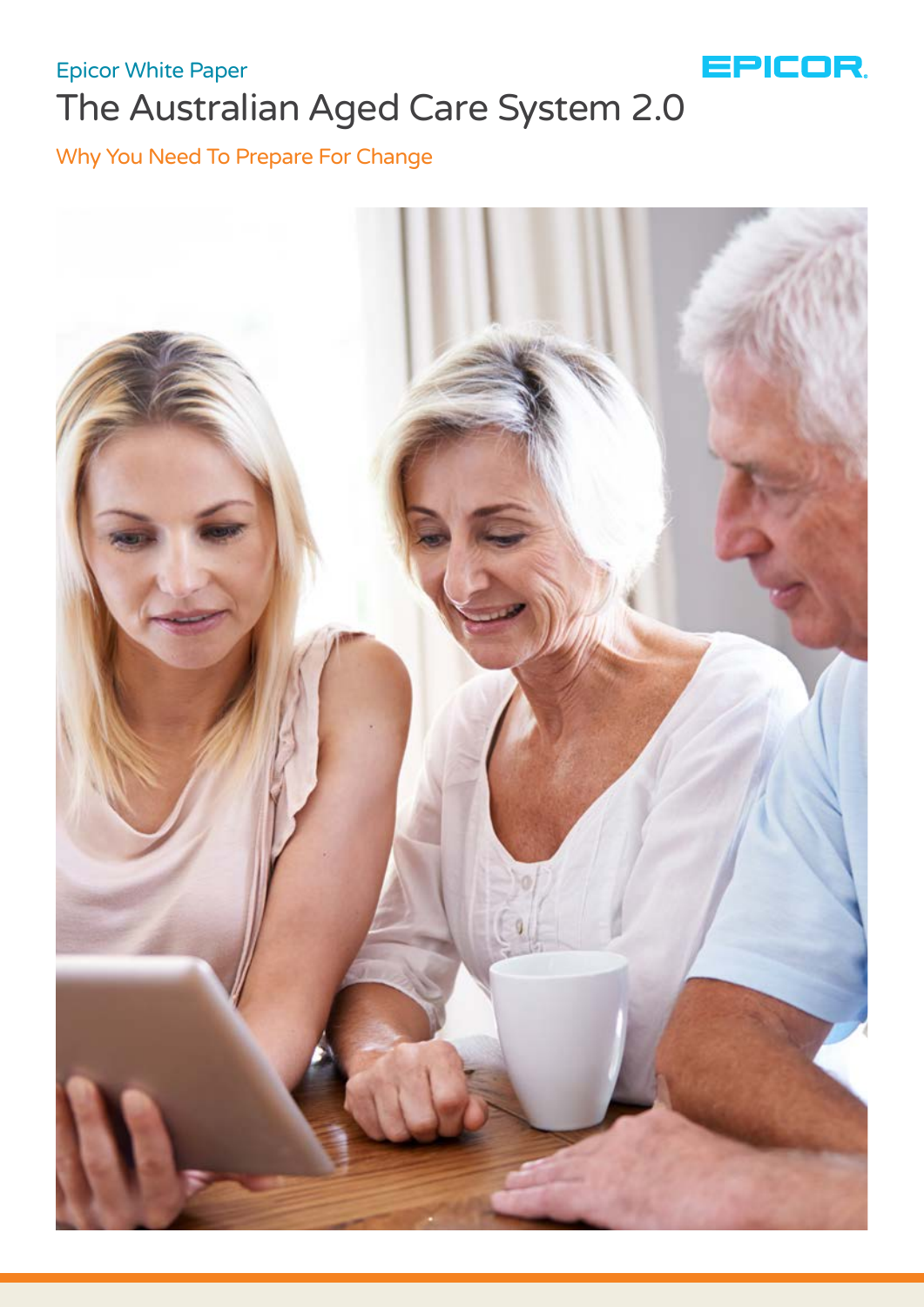# Table of Contents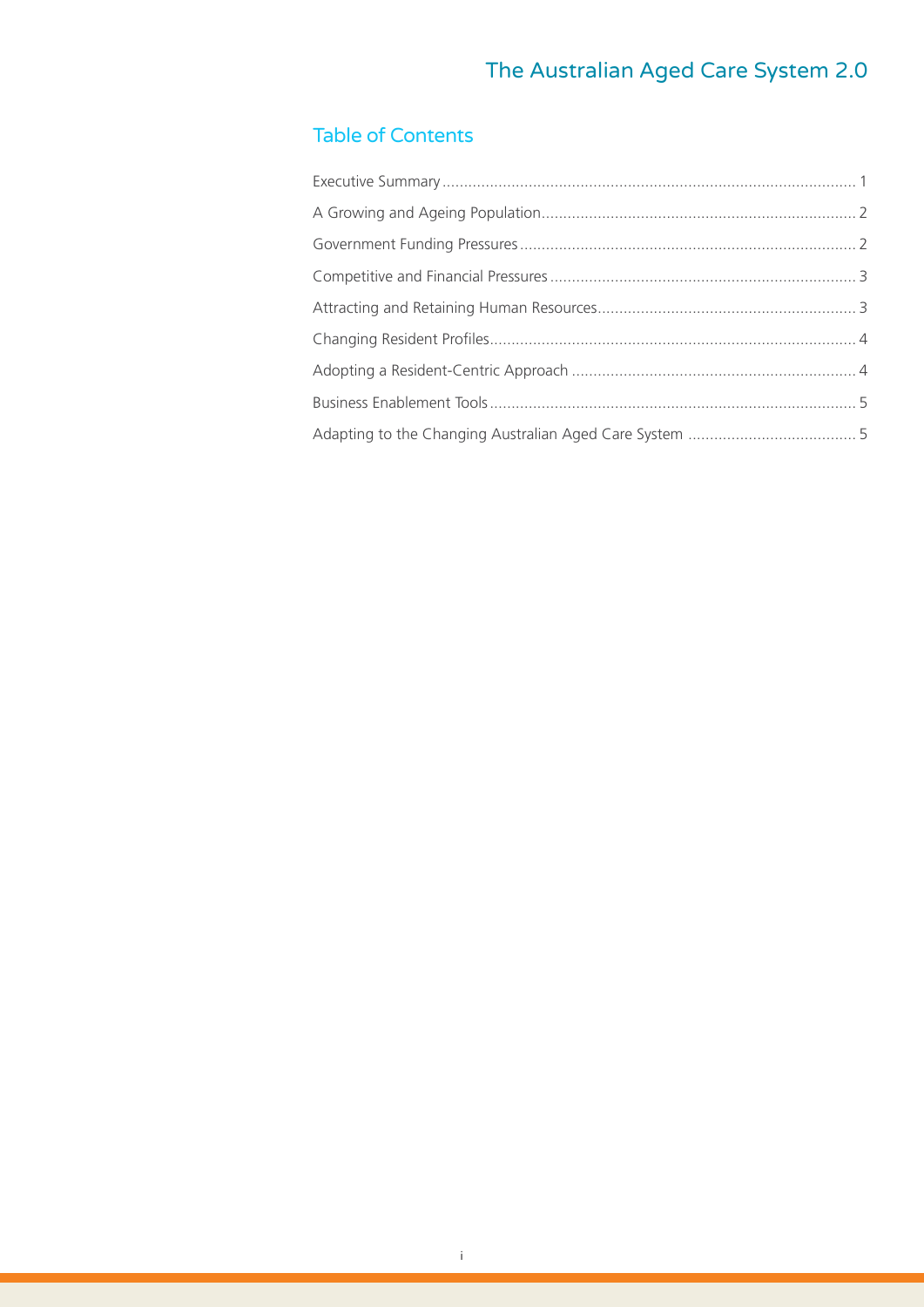<span id="page-2-0"></span>

#### Executive Summary

From the late 1990s to early 2000s, the term "Web 2.0" provided a description for the changing nature of the World Wide Web. Social networking, blogs, and an array of web applications shifted how organisations and consumers used the Internet, which in turn transformed the world economy.

With growing competitive pressure, an ageing population with unique needs and wants, and a changing legislative and funding landscape, the aged care industry is arguably approaching its own transformational era.

As in any industry, there have been challenges, but the Australian aged care system has served the country relatively well up until this point. However, with the above mentioned factors at play, the system is changing. Tomorrow's successful aged care organisation will be those who take proactive steps today.

A 2018 PricewaterhouseCoopers report highlights that unless Australia's health and aged care system evolves significantly in the next few years, it will quickly become unsuitable and unsustainable. Without change, Australia will need an extra \$57 billion for aged care and hospital capital costs by 2040, along with an additional \$30 billion annually for operating costs. In this same timeframe, demand for aged care workers will increase by over 400,000 positions<sup>1</sup> .

With financial pressures in the system mounting, user-pay models will gain in popularity. The care providers with a well-defined value proposition and high-quality services will experience the most growth and success—particularly since tomorrow's aged care consumers will have more financial capacity to support their care preferences.

This guide introduces and discusses the changing nature of the Australian aged care industry to help you stimulate relevant discussions within your organisation and shape future plans.

PricewaterhouseCoopers, Practical innovation: Closing The Social Infrastructure Gap in Health and Ageing, February 2018.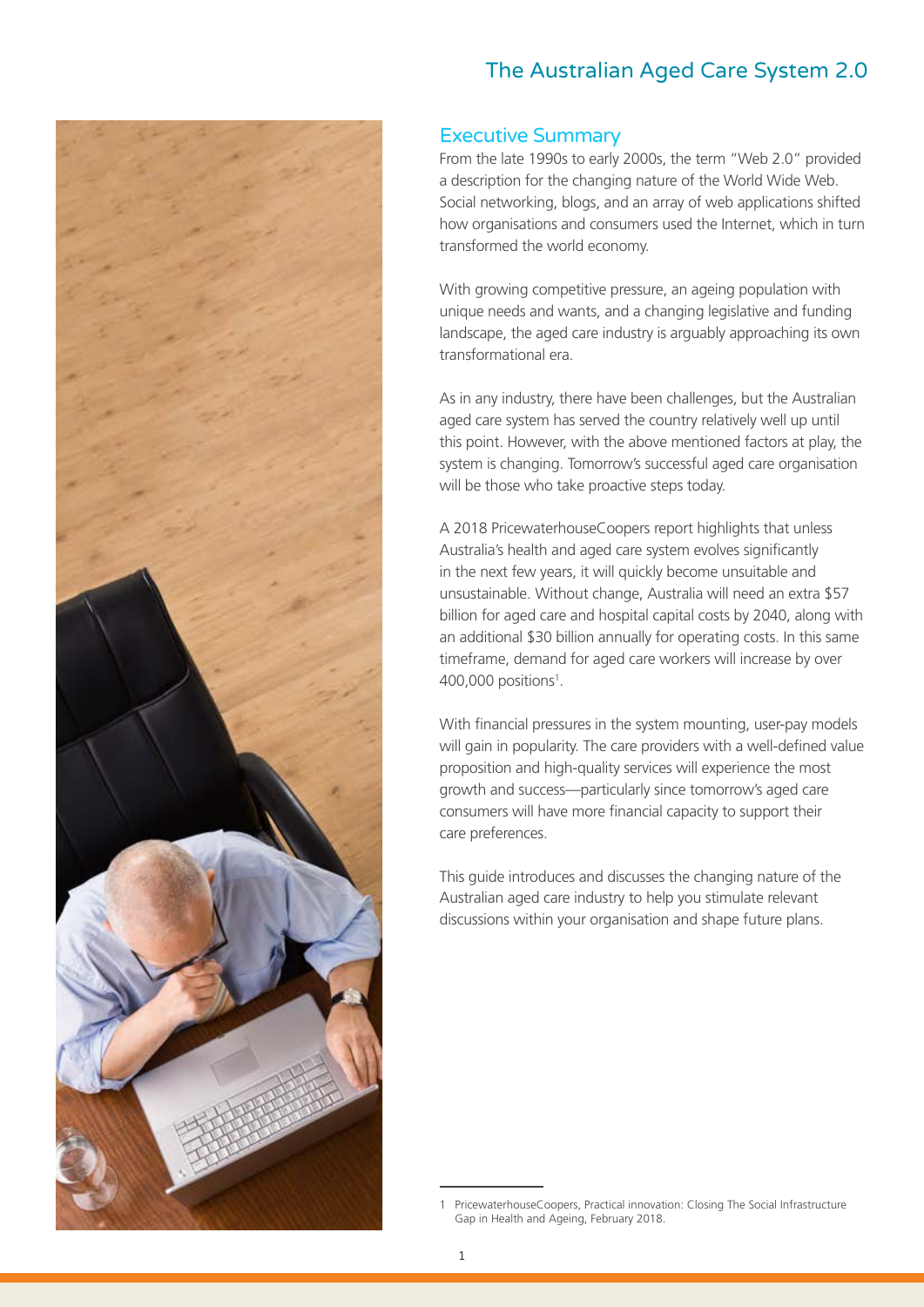#### <span id="page-3-0"></span>A Growing and Ageing Population

Experts project that by 2061, almost one in four (22 percent) Australians will be aged 65 and over. Only a few short years ago, this proportion was one in seven (14 percent)<sup>2</sup>. With the country's population growth forecast, this could mean an increase from 3.2 million to 10.6 million people.

Across Organisation for Economic Co-operation and Development (OECD) countries, Australians top the list for the number of years spent in ill-health (10.9 years)<sup>3</sup>. Yet, between 2015–16, more than two-thirds (68 percent) of Australians aged 65 and over did not access governmentsubsidised aged care services<sup>4</sup>. About 85 percent of older Australians rely on support from family, friends, and neighbours for their mobility, care, and communication needs. However, the Productivity Commission predicts this informal care may decline in the future<sup>4</sup>.

If we see a three-fold increase in the number of older Australians who experience longer periods of illhealth and receive less informal care, the demand for services would overwhelm an alreadystrained system.

While the Australian aged care system has served the country relatively well, change is likely imminent. Providers need to ensure that their business can adapt to change, make the most of opportunities, and meet the evolving needs of residents. Organisations

# In 2015-16 over two-thirds

68%

of Australians aged 65 and over did not access government-subsidised aged care services<sup>4</sup>.



that resist change will face growing financial and competitive pressures.

#### Government Funding **Pressures**

Today, the Australian government provides about three-quarters of aged care funding, while the consumer funds the balance. This ratio will likely swing toward a user-pays system in the years ahead, as our economy cannot maintain the status quo.

The ratio of older Australians to those of working age shaped the current funding structure. In 1970, for each Australian aged over 65, there were 7.5 workingaged people to support them. In 2010, the ratio shrunk to 5 working-aged people for every Australian aged over 65. Reports project the ratio will fall to 2.7 by 2050<sup>5</sup>.

As system financial pressures and costs for residential care increase, care providers may need to operate with static or reduced funding. Home and community care, therefore, will play an important financial role in the years ahead.

The successful aged care organisations of the future, therefore, will have a culture of innovation and continuous improvement. Equipping your organisation with aged care software which provides advanced analytics can be key to reducing cost, identifying new opportunities, and speeding decision-making.

#### By 2050, there will be only

2.7

working aged people to support each Australian aged over 65<sup>5</sup> .

The increasing demand for home care illustrates how Australian aged care is changing.



[Download the Epicor ebook,](https://epcr01mstrv980kprod.dxcloud.episerver.net/globalassets/sharepointassets/marketing%20resource%20library%20-%20wwwpubsites/documents/epicor-sls-cloud-ebook-anz.pdf)  Why CFO's Can No Longer Ignore the Growth of Cloud, to learn more.



<sup>2</sup> ABS, Population Projections, Australia 2012–2101. Cat. 3222.0. November 2013.

<sup>3</sup> Australian Government, Productivity Commission, Shifting the Dial: 5 Year Productivity Review, Inquiry Report, August 2017.

<sup>4</sup> Australian Government, Aged Care Financing Authority, Annual Report on the Funding and Financing of the Aged Care Sector, 2017.

<sup>5</sup> Australian Government, The Treasury, Australia to 2050: Future Challenges, 2010.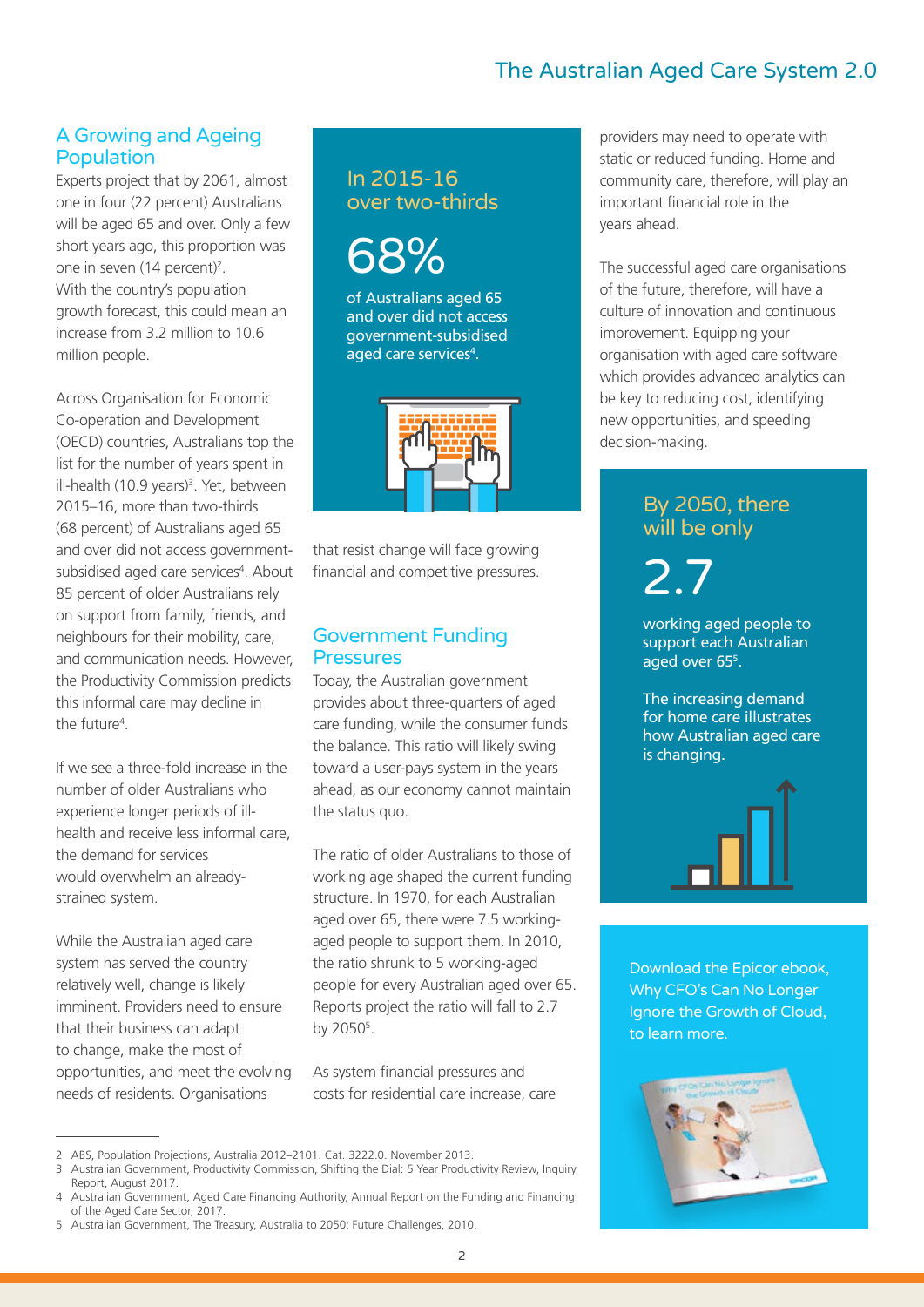#### <span id="page-4-0"></span>Competitive and Financial Pressures

Future growth opportunities in the Australian aged care sector are attracting an array of new market entrants and influencing the services amongst existing care providers.

The industry also saw several mergers, acquisitions, and new partnerships which are reshaping the market. For example, private equity funds are investing across home care and residential care, and property developers are working with aged care providers to create new competitive offerings<sup>6</sup>.

A range of market changes are placing pressures on traditional aged care business models. The StewartBrown Residential Care Report of March 2018<sup>7</sup> highlights that the average facility earnings before tax (EBT) per bed, per annum, was \$1,348—a 58 percent decrease against June 2017. This decline in earnings can strain operational budgets and limit the industry's alibility to generate capital and equity investments.

In such a dynamic market, organisations must monitor and manage performance indicators to remain competitive<sup>6</sup>. Aged care providers need real-time insights into their business. Software tools such as Epicor Data Analytics provide simple real-time advanced business analytics to enable leaders to make sound decisions. Few people have time to analyse large quantities of data, so predictive analytics and visual data dashboards can be vital.

Aged care organisations must retain high occupancy rates to avoid magnifying financial pressures. When occupancy rates drop, the business cannot spread fixed costs across a broad range of residents. Organisations must focus on innovation and cost-effectiveness to weather drops in occupancy. Successful businesses will need to be agile and resident-oriented, with processes and technology that incorporate industry best practices.

#### The industry has seen a number of mergers, acquisitions, and new partnerships

which have evolved the dynamics of how the market operates.



#### Attracting and Retaining Human Resources

The Australian aged care system is among the country's largest service industries, with more than 366,000 paid workers and a further 68,000 volunteers<sup>4</sup>. Given the predicted future growth of the market, these numbers will increase dramatically.

Without change, Australia's health and aged care system will need 120,000 additional nurses in just 12 years' time.

By 2040, the country will need more than 400,000 additional aged care workers<sup>1</sup>. Therefore, organisations will likely struggle to attract and retain skilled and experienced employees in coming years. This worker gap is already straining businesses in remote areas<sup>4</sup>.

As outlined in the Aged Care Financing Authority's Annual Report on the Funding and Financing of the Aged Care Sector, the biggest reported concerns from aged care workers are inadequate levels of staff, remuneration, and a perception that the community did not place a high value on aged care<sup>4</sup>. Despite these concerns, the industry boasts a strong employee retention rate. One-quarter of workers have been in the industry for more than 14 years<sup>4</sup>.

Currently, the average residential care worker is 46 years old, compared with 52 for home support and home care

> Without change, Australia's health and aged care system will need a further 120,000 nurses in just 12 years' time.

By 2040, the industry will require a total of over

400,000

additional aged care workers<sup>1</sup>.



<sup>6</sup> KPMG, retrieved 13th August, 2018, from https://home.kpmg.com/au/en/home/insights/2018/04/aged-care-providers-stay-competitive.html.

<sup>7</sup> StewartBrown, Aged Care Financial Performance Survey, Residential Care Report, March 2018.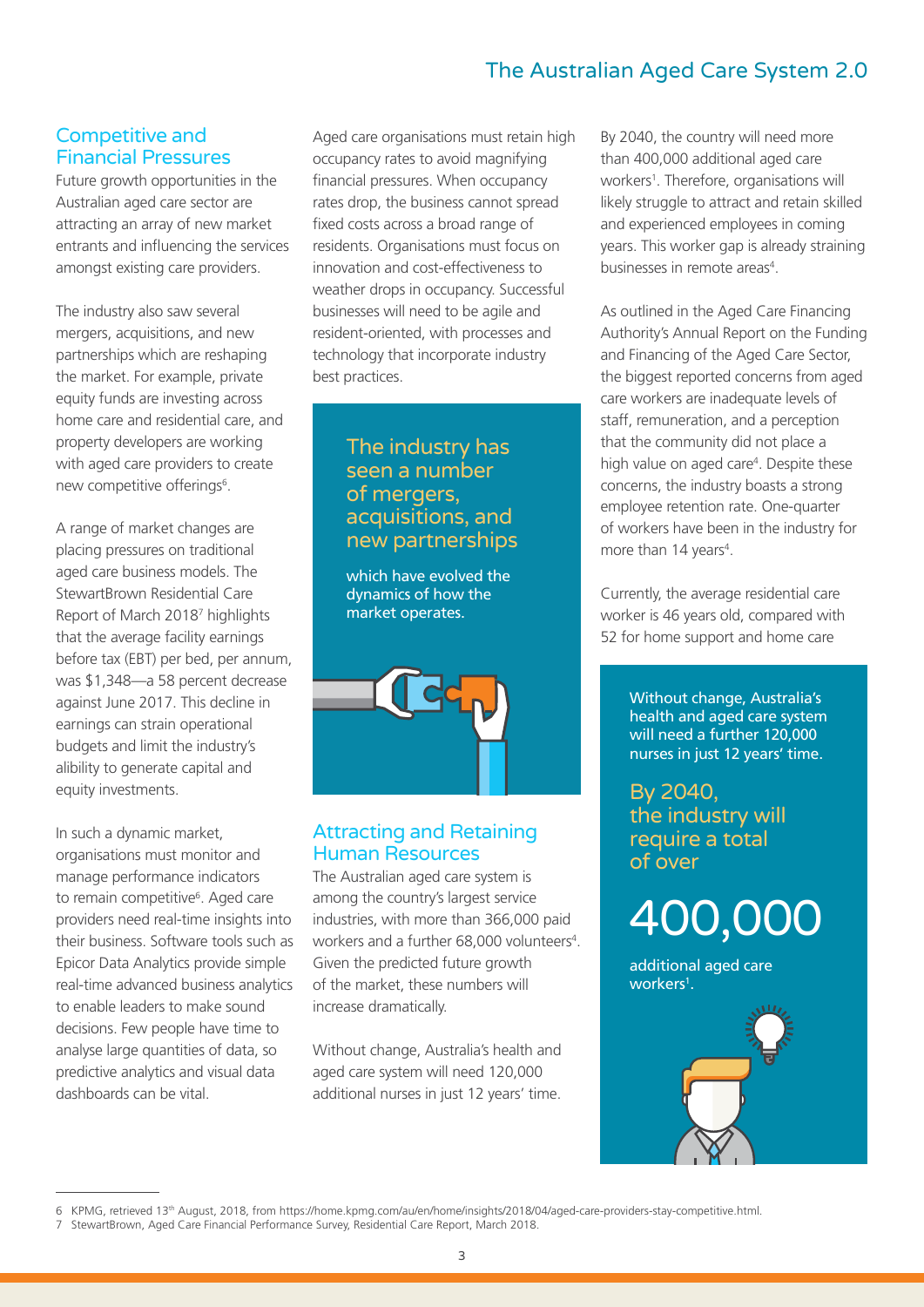workers<sup>4</sup> . By 2020, 50 percent of the global workforce will be millennials—a generation which expects their career to progress rapidly whilst being varied and interesting<sup>8</sup>. Additionally, millennials in the workforce expect employers to have user-friendly back-end systems.

Software platforms like Epicor Senior Living Solution (SLS) allow employees to embrace new technology with robust collaboration and communication tools. Epicor SLS combines intuitive functionality with mobile features that help meet the expectations of younger and seasoned employees alike.

Building and maintaining long-term relationships with your residents hinges largely on the quality of service delivered by your staff. To attract and retain leading talent in the future, your organisation must develop solid workforce management plans, provide flexibility, embrace diversity, and build and sustain a positive and inclusive workplace culture.

#### Changing Resident Profiles

The aged care resident of tomorrow has lived through economic transformation that taught them to seek the freedom of choice.

Of those reaching retirement age, many bring with them unique life experiences and expectations for a duration of healthy living postretirement<sup>9</sup>. Rising property prices are one factor shaping people's

expectations. According to McCrindle<sup>10</sup>, the average 55+ Australian household has a net worth of over \$1 million, and—compared with other generational groups—is experiencing the fastest wealth increases.

Australians aged 65 and older are as diverse as any other subset of the population<sup>11</sup>. Their needs and wants vary. Furthermore, with their increasing financial capacity to choose their preferred care services, aged care organisations must present their services as the leading solution for each segment of the market.

Tomorrow's residents will be willing to pay more for better services. 85 percent of people today are willing to pay 25 percent more for great service, and 82 percent of people move away from businesses because of a bad experience<sup>12</sup>. As more organisations incorporate userpay models, the care providers with a clear value proposition and high-quality

The average 55+ Australian household has a net worth of over

# \$1 million

and—compared with other generational cohorts—is experiencing the fastest wealth increases<sup>11.</sup>



services will be best positioned for growth and success.

Traditional strategies will do little to attract, engage, and retain the modern aged care resident. Care providers that rely on limited customer relationship management (CRM) platforms and outdated value propositions will see their market positions decline. Integrated CRM solutions help you meet your changing resident needs. System's such as Epicor SLS deliver a 360-degree view of current residents so you can tailor their communication and service appropriately.

#### Adopting a Resident-Centric Approach

A 2018 PricewaterhouseCoopers report emphasised that Australia's health and ageing system needs to transfer to a wellness-oriented model—as opposed to one that focuses on illness. In other words, it should emphasise prevention, integration, and outcomes<sup>1</sup>.

The Productivity Commission also recognised that Australia's health system has significant issues to overcome, noting its minimal focus on the patient experience<sup>3</sup>. As a result, the Commission recommended that within five years the government re-configures the health system to be "patient-centred<sup>3</sup>." The aged care providers that place the resident at the centre of all they do will be well-positioned in an industrywide realignment.

KPMG found that in retirement living, 80 percent of operators did not answer calls, and 50 percent of customers messages did not receive a returned phone call<sup>12</sup>. In a home care setting, 60 percent of operators were not able to adequately

<sup>8</sup> PricewaterhouseCoopers, Millennials at work: Re-shaping the workplace, 2011.

<sup>9</sup> National Seniors Australia, retrieved 19th August, 2018, from https://nationalseniors.com.au/be-informed/research/publications/ageing-baby-boomers-australia. 10 McCrindle, retrieved 19th August, 2018, from http://mccrindle.com.au/the-mccrindle-blog/income-and-wealth-distribution.

<sup>11</sup> KPMG, retrieved 13th August, 2018, from https://home.kpmg.com/au/en/home/insights/2017/12/understanding-aged-care-customers-through-research.html. 12 KPMG, retrieved 13th August, 2018, from https://home.kpmg.com/au/en/home/insights/2017/06/customer-experience-aged-care.html.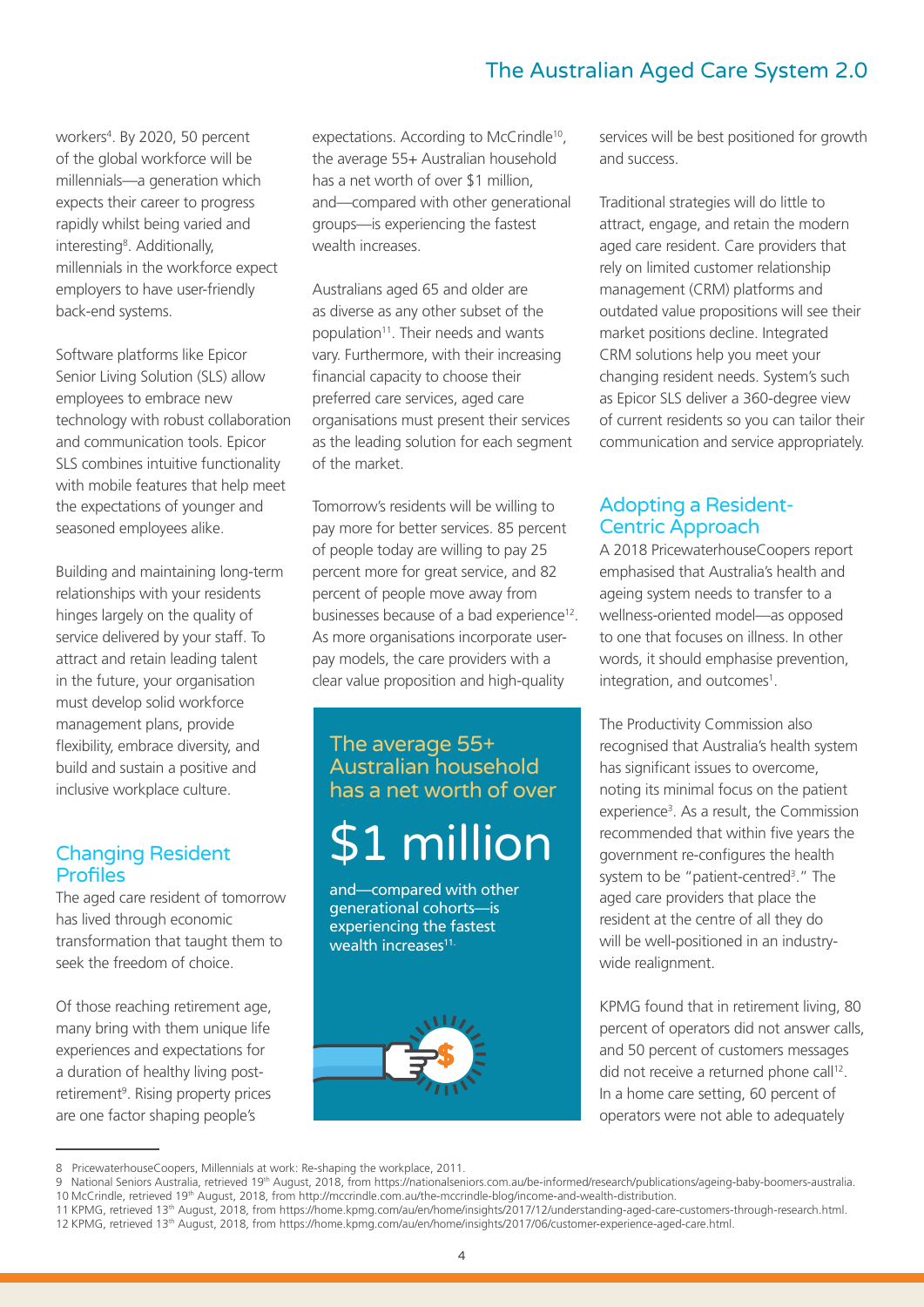<span id="page-6-0"></span>answer queries and 30 percent of operators did not return calls. In residential care, 78 percent of operators' knowledge about fees was either low or moderate.

In a market with financially secure consumers who have high expectations, complacent aged care organisations will lose customers to competitors. Therefore, developing and maintaining relationships with residents throughout their aged care journey is paramount.

#### In a changing market, the organisations which aspire to grow will require a

comprehensive CRM strategy and software system.



Download the Epicor eBook, The Importance of Customer Relationship [Management in a Changing](https://epcr01mstrv980kprod.dxcloud.episerver.net/globalassets/sharepointassets/marketing%20resource%20library%20-%20wwwpubsites/documents/epicor-crm-australian-aged-care-market-ebook-ens.pdf)  Australian Aged Care Market to learn more.



For example, diversifying your service mix—such as providing both residential care and home care services—helps you develop and maintain a relationship with a client who may start as a home care client and later transition to residential care.

#### Business Enablement Tools

Technology is essential for businesses navigating the changing commercial landscape, running a more productive organisation, and providing better services for residents.

The right aged care software will help you analyse and identify opportunities for innovation. With sophisticated reporting capabilities, you can drill down to a granular level for key operational insights and view dashboards that provide at-a-glance executive summaries. Your software can form a foundation for growth through integrations and data analysis tools.

Providers who use integrated and holistic enterprise resource planning (ERP) software have better visibility into all areas of the business to see and seize opportunities. If your current aged care software was not built as a senior living solution, but rather adapted as an afterthought, consider whether it will boost or limit your capacity to navigate the transformative era ahead.

When you harness the value of an integrated business suite which helps manage multiple applications in a single platform, you drive efficiency and automation throughout your operation.

#### Aged care providers who innovate with industry-specific software

are often better equipped to capture the opportunities presented to them.



As your organisation grows and changes, you need a solution that can grow and change with you. For example, if your organisation has limited IT resources, you may opt to deploy your ERP software in a hosted model or cloud model. As your business changes, you may want to deploy your aged care software on premises.

#### Adapting to the Changing Australian Aged Care System

As we discussed in this guide, the current aged care sector is expected to struggle to meet the growing and ageing population. The system needs substantial adjustment, and the organisations that resist change will face growing financial and competitive pressures.

While the current challenges facing the aged care sector can seem overwhelming, the market is bursting with opportunities for innovation and growth.